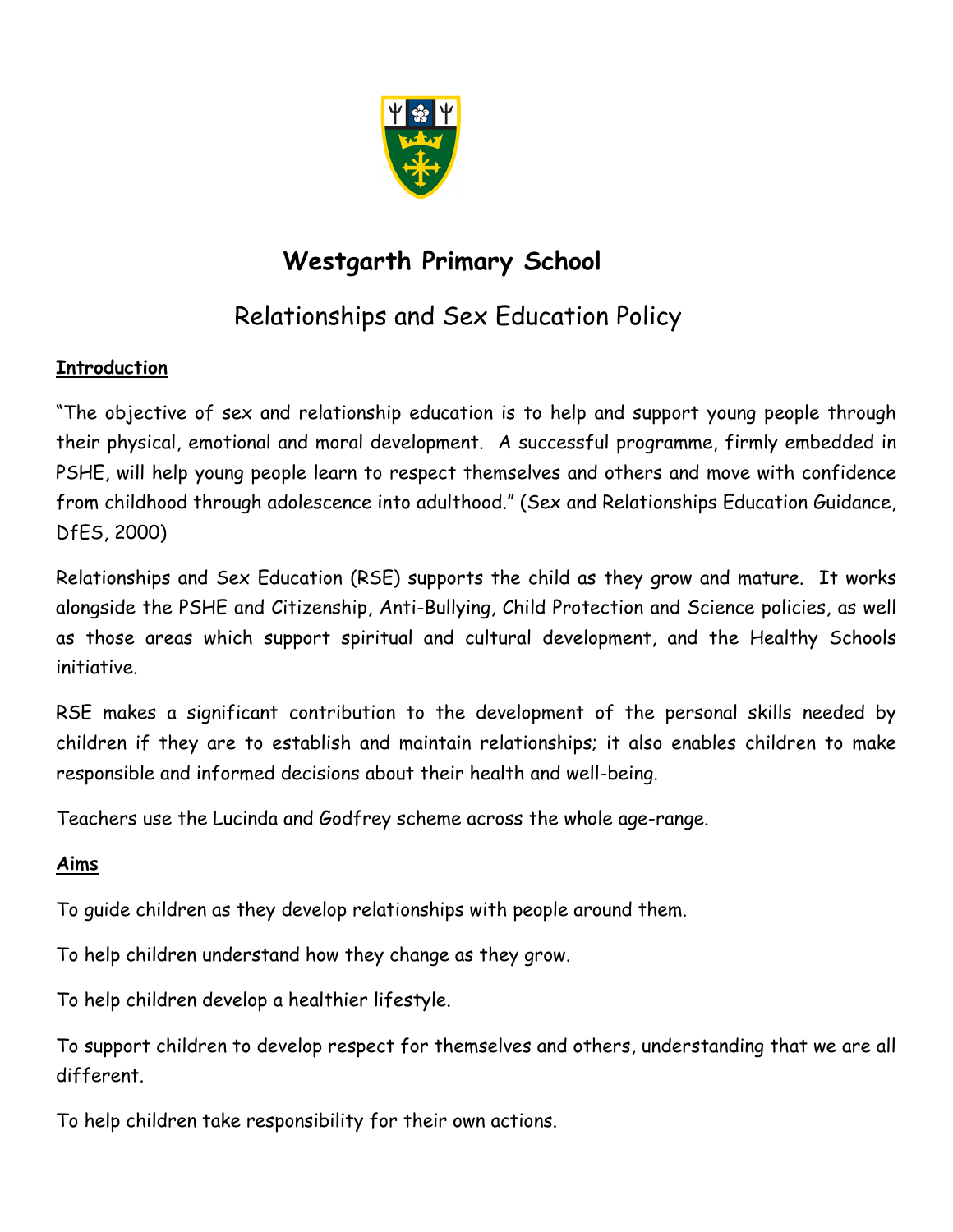To enable children to make informed choices.

To prepare children for adolescence and ultimately adulthood.

### **Content of the Scheme**

Teaching is based around the story of 2 characters who live next door to each other and share their experiences of growing up.

There are 6 books, the first one starting in Foundation and the last in Y5/6.

Each book is accompanied by 4 lesson plans and resources.

Having 2 characters with names that are not common, gives children and teachers the opportunity to depersonalise questions.

Book 1: We are all different (Foundation)

Begins the children's journey through school; it looks at the highs and lows of starting school as well as dealing with unexpected challenges

Book 2: Exploring friendship and trust (Year 1)

The children have now moved to Y1 and are still friends; Lucinda loves school but Godfrey is not so sure as he has something which worries him – he needs a friend to help him sort his troubles out.

Book 3: Keeping clean (Year 2)

This book deals with personal hygiene by introducing the smell monster who hasn't got any friends; his experience helps to convince Lucinda that it is important to keep clean.

Book 4: Feelings and choice (Year 3)

Lucinda tells her mum that she is worried about having to kiss relatives when they give her gifts on her birthday; this leads to mum telling her that you do not need to be kissed or touched (as in accepting unwanted cuddles) if you do not want to.

Book 5: Keeping safe and peer pressure (Year 4)

The children are led astray by a boy who tempts them out after school without them telling their parents; the police are called when they are late and the sight of the police car tempts them to lie about what has happened; the story ends with them receiving a loving telling off.

Book 6: Puberty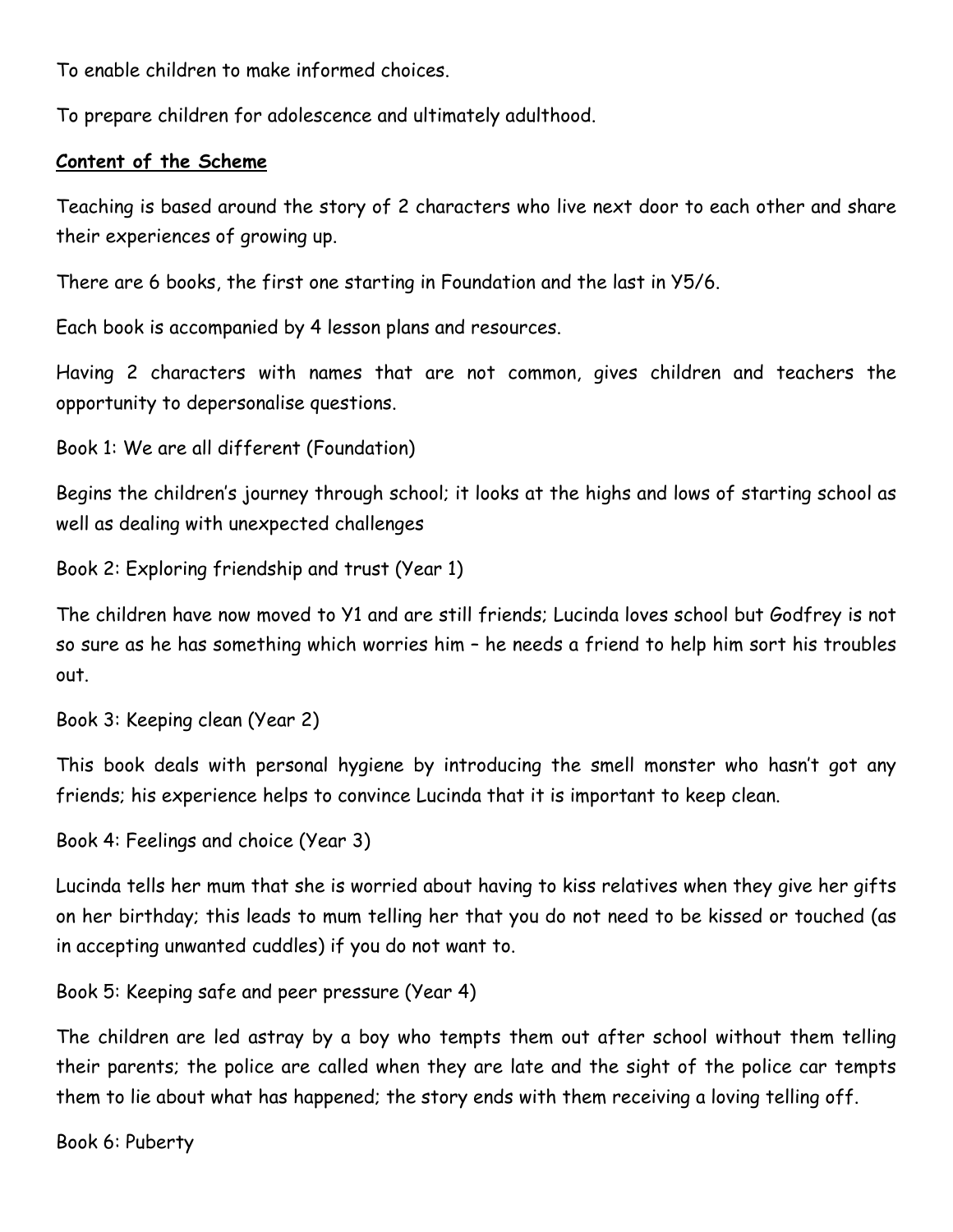The final book explores menstruation for girls and changes caused by the onset of puberty such as mood-swings; this is explored in Y5 and revisited in Y6.

### **Organisation**

Though RSE should not be delivered in isolation but be firmly embedded in PSHE and Citizenship, the main part of the scheme is taught in the second half of the summer term.

Children will be taught in mixed gender groups, the exception being at the upper end of the school where certain topics might be more suitably covered in single sex groups; suitably qualified and experienced visitors such as the School Nursing Service or PSHE coordinator may be invited in to support teaching.

The delivery of the materials requires extensive speaking and listening; children need to become sensitive communicators so that all participants feel safe and relaxed.

Teachers need to develop ground rules to ensure that: children can overcome embarrassment, not feel anxious or threatened, inappropriate behaviour is reduced and personal information is not disclosed.

These ground rules should be drawn up with the children so that they understand their importance, keeping them positive and supportive.

The School Nurse Service may also be invited to offer confidential drop-in sessions to Y6 children as part of our secondary transition programme.

### **Withdrawal**

Parents and carers have the right to withdraw their child from all or part of the RSE curriculum except those parts included in the statutory National Curriculum.

### **Confidentiality**

As a general rule, a child's confidentiality is maintained by the class teacher or member of staff concerned; however, if he/she believes the child to be at risk of harm, any issues will be passed on to the Safeguarding Team.

### **Controversial and sensitive issues**

RSE issues are taught without bias; topics are presented using a variety of views and beliefs so that children are able to form their own opinions but also respect that others may have different views.